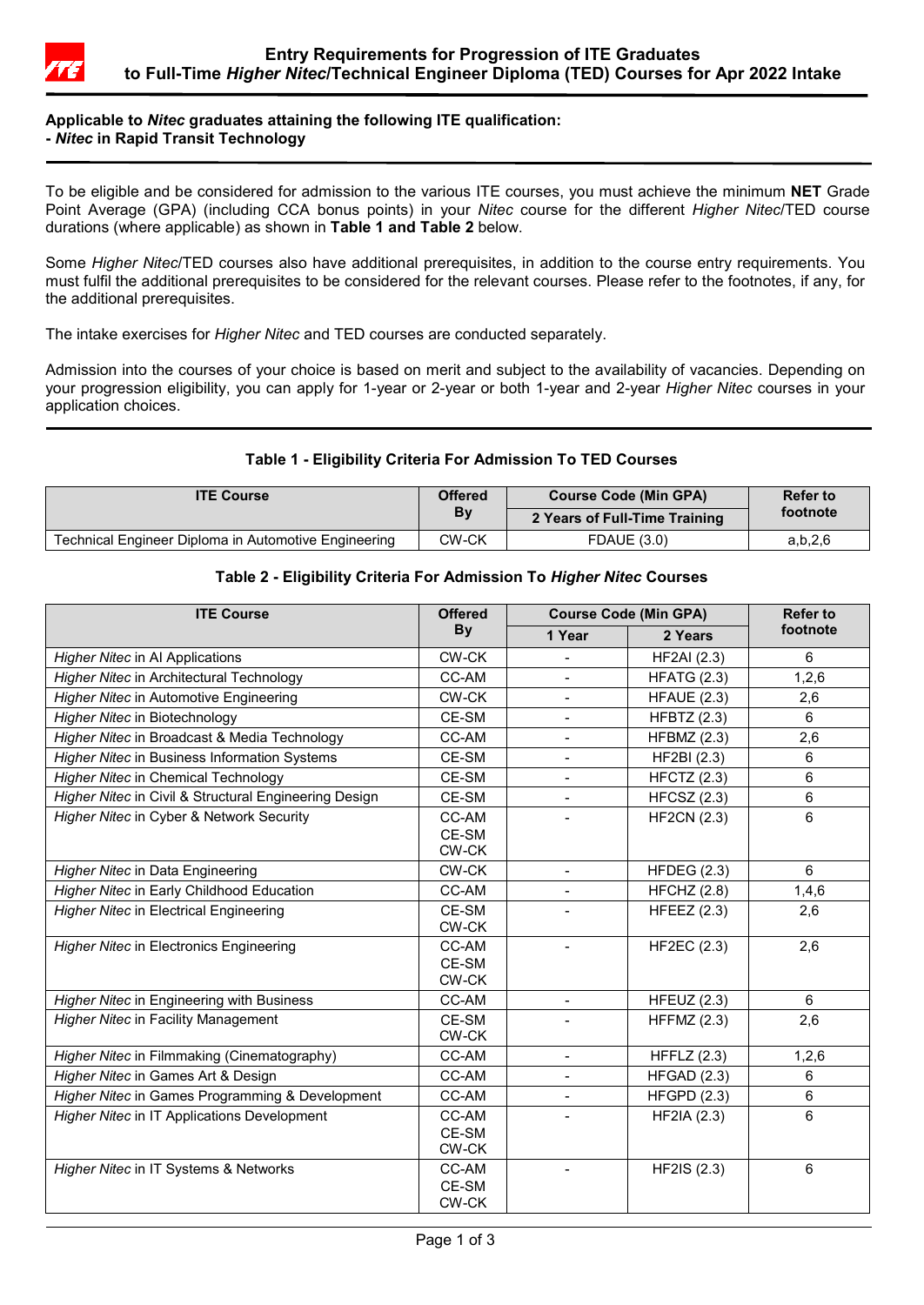

# **Entry Requirements for Progression of ITE Graduates to Full-Time** *Higher Nitec***/Technical Engineer Diploma (TED) Courses for Apr 2022 Intake**

| <b>ITE Course</b>                                         | <b>Offered</b><br>By | <b>Course Code (Min GPA)</b> |                    | Refer to |
|-----------------------------------------------------------|----------------------|------------------------------|--------------------|----------|
|                                                           |                      | 1 Year                       | 2 Years            | footnote |
| Higher Nitec in Integrated Mechanical & Electrical Design | CF-SM                |                              | HFIMD(2.3)         | 6        |
| Higher Nitec in Interactive Design                        | CC-AM                |                              | HFIDZ (2.3)        | 1,2,6    |
| Higher Nitec in Landscape Management & Design             | CE-SM                | $\overline{\phantom{0}}$     | HFLMZ $(2.3)$      | 2,6      |
| <b>Higher Nitec in Marine Engineering</b>                 | CC-AM                |                              | HFMRZ $(2.3)$      | 6        |
| Higher Nitec in Marine & Offshore Technology              | CC-AM                |                              | HFMOZ (2.3)        | 6        |
| Higher Nitec in Mechanical Engineering                    | CC-AM                |                              | HFMEZ $(2.3)$      | 6        |
|                                                           | CE-SM                |                              |                    |          |
|                                                           | CW-CK                |                              |                    |          |
| <b>Higher Nitec in Mechatronics Engineering</b>           | CC-AM                |                              | HFMCZ(2.3)         | 2,6      |
|                                                           | CW-CK                |                              |                    |          |
| <b>Higher Nitec in Motion Graphics</b>                    | CC-AM                |                              | HFMOG (2.3)        | 1,2,6    |
| Higher Nitec in Offshore & Marine Engineering Design      | CC-AM                |                              | HFOMZ (2.3)        | 6        |
| <b>Higher Nitec in Performance Production</b>             | CC-AM                |                              | HFPPZ $(2.3)$      | 1,2,5,6  |
| Higher Nitec in Rapid Transit Engineering                 | CW-CK                | <b>HFRTZ (3.0)</b>           | <b>HFRTZ (2.3)</b> | 2,6      |
| Higher Nitec in Robotics & Smart Systems                  | CC-AM                |                              | HFRSS $(2.3)$      | 2,6      |
| Higher Nitec in Security System Integration               | CW-CK                |                              | <b>HF2SI (2.3)</b> | 2,6      |
| <b>Higher Nitec in Sport Management</b>                   | CC-AM                |                              | HF2SM (2.8)        | 1,3,6    |
|                                                           | CF-SM                |                              |                    |          |
|                                                           | CW-CK                |                              |                    |          |
| <b>Higher Nitec in Visual Effects</b>                     | CC-AM                |                              | HFVFX(2.3)         | 1,2,6    |
| Higher Nitec in Visual Merchandising                      | CC-AM                |                              | HFVMZ $(2.3)$      | 1,2,6    |

# **ITE Colleges**

CC-AM: ITE College Central CE-SM: ITE College East CW-CK: ITE College West

For general course advising, applicants may make an appointment online with one of our Education & Career Guidance (ECG) Counsellors vi[a https://for.edu.sg/ecg.](https://for.edu.sg/ecg)

The offer of an ITE course to applicants is subject to them being physically, medically and mentally fit to pursue the course. This is to ensure that all students can benefit from ITE training in a safe and conducive environment. Applicants or students assessed by ITE as being unfit can be withdrawn from the course. Where appropriate, they may be considered for other courses if there are suitable ones. The Learning Accessibility Office (LAO) at each ITE College will provide support to students with special educational needs in their learning process at ITE. Applicants with special educational needs are strongly encouraged to seek prior academic course advising from the respective College(s) vi[a https://for.edu.sg/LAO](https://for.edu.sg/LAO) before selecting their choice of application.

### **Footnotes:**

a

This course is open to Singapore Citizens only. Shortlisted applicants will be required to attend an interview and pass an aptitude test to be considered for admission.

b

For details on application for admission to Technical Engineer Diploma / Technical Diploma courses, please click [here.](https://www.ite.edu.sg/admissions/full-time-courses/technical-diploma/application-for-technical-diploma)

1

Priority in selection for these courses will be given to **first-choice applicants** based on their results. **Applicants applying for these courses are recommended to indicate them as their first choice**. Shortlisted applicants will be required to attend **an interview (which may include a test)** to assess their suitability for the course. Applicants who are unsuccessful at the interview will be considered for their **remaining choices which do not require interview for admission** based on merit and choice. For all other courses, based on the result of applicants, selection will be by merit and choice.

The following courses will conduct **online** interview:

- Architectural Technology
- Interactive Design
- Sport Management
- Beauty & Wellness Management
- Leisure & Travel Operations
- **Visual Effects**
- Page 2 of 3